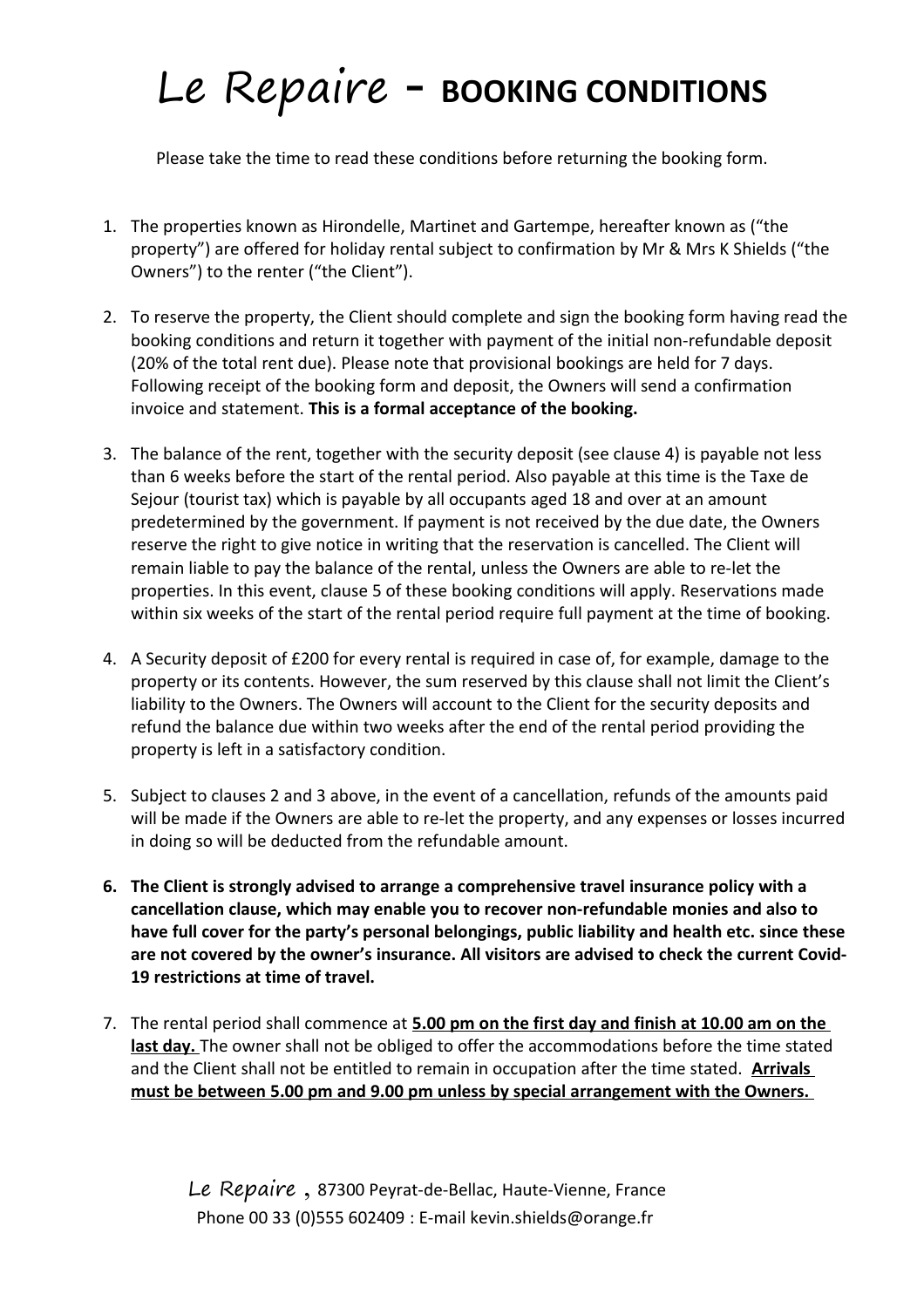8. The maximum amount of people to reside in each of the Hirondelle and Martinet properties should not exceed six, or eight by arrangement. In the Gartempe property it should not exceed eight, or ten by arrangement. In all cases all persons who are to stay in the properties must be named on the booking form at the time of booking, and no other persons may stay in the property or use its facilities without the WRITTEN permission of the Owners. In the event, that an extra person, not on the booking form, should arrive, then the Owners reserve the right to refuse admission, or make an additional charge.

## **9. No visitors will be allowed on site without the owners permission.**

## **10. Depending on the Covid-19 regulations at the time of your stay, some facilities may not be available.**

- 11. The Client agrees to be a considerate tenant and to take good care of the property and leave it in a clean and tidy condition at the end of the rental period. We do not charge a cleaning fee as we ask you to leave the property as you find it. The Owners reserve the right to make a retention from the security deposit to cover cleaning costs if the Client leaves the property in an unacceptable condition. The Client also agrees not to act in any way that may cause disturbance to those resident in neighbouring properties. The party leader is responsible for the correct and decent behaviour of the party. Should any member of the party not behave in such a manner, including health and safety or hygiene matters potentially affecting the property or subsequent guests, we may use our absolute discretion to terminate the holiday of the person(s) concerned. In this situation, the person(s) concerned will be required to leave the property immediately. No refunds will be made and the owners will not pay any expenses or costs incurred as a result of the termination.
- 12. There is a **NO SMOKING** policy in the properties and around the swimming pool. If you do smoke in other areas please ensure that your cigarettes are fully extinguished and disposed of responsibly.
- 13. The Client and party acquire no rights whatsoever over the property accepting occupation as a holiday let for the period booked. The Client shall not sub-let the property.
- 14. The Client shall report to the Owners without delay any defects in the property or breakdown in the equipment, plant, machinery or appliances in the property, gardens or swimming pool and arrangements for repair and/or replacement will be made as soon as possible.
- 15. The Owners shall not be liable to the Client:
	- For any temporary defect or stoppage in the supply of public services to the property, nor in respect of any equipment, plant, machinery or appliance in the property, garden or swimming pool.
	- For any loss, damage or injury which is the result of adverse weather conditions, riot, war, strikes or any other matters beyond the control of the owners.
	- For any loss, damage or inconvenience caused or suffered by the client if the property shall be destroyed or substantially damaged before the start of the rental period and in any such event, the owners shall, within seven days of notification to the Client, refund to the Client all sums previously paid in respect of the rental period.

Le Repaire, 87300 Peyrat-de-Bellac, Haute-Vienne, France Phone 00 33 (0)555 602409 : E-mail kevin.shields@orange.fr